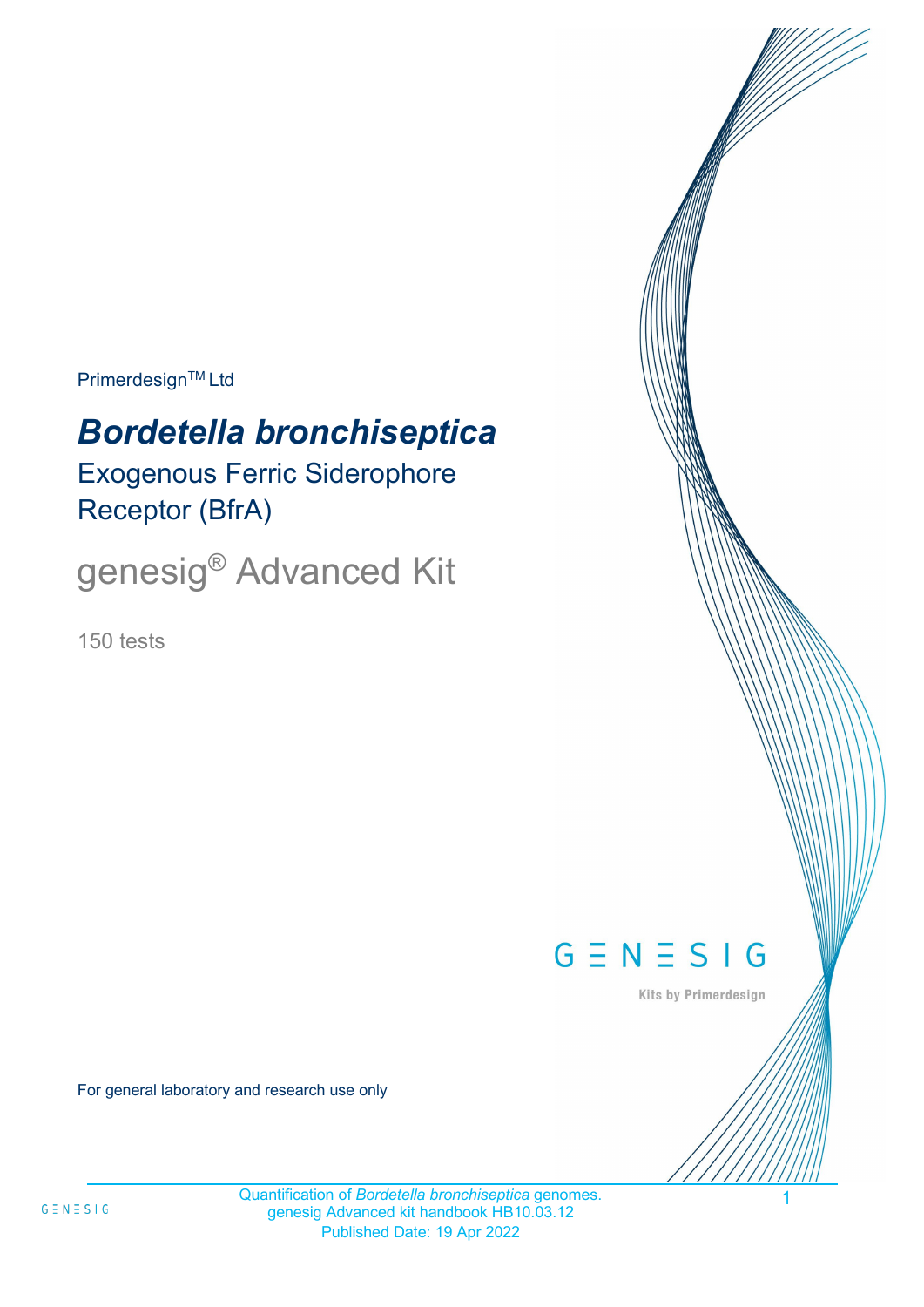## Introduction to *Bordetella bronchiseptica*

*Bordetella bronchiseptica* is a gram negative, aerobic obligate bacterium from the genus *Bordetella* which also consists of *B. pertussis* and *B. parapertussis*. *B. pertussis* and *B. parapertussis* are both known as causative agents of whooping cough in humans [1]. *B. bronchiseptica* was first isolated and identified in 1910 in cases of respiratory disease of canines [2]. *B. bronchiseptica* is both a commensal and opportunistic bacterium that can colonise the respiratory tract and cause diseases in a wide range of domesticated mammals such as kennel cough in dogs [2]. *B. bronchiseptica* was originally named *Bacillus bronchicanis*, and originally isolated and identified from respiratory tracts of dogs infected with distemper [2].

Human infections occur through zoonotic transfer from contact with infected animals and usually occur in immunocompromised individuals [3]. Clinical presentation of *B. bronchiseptica* infection in humans is seen as mostly respiratory diseases such as pneumonia and bronchitis, and in rare cases meningitis can occur [4]. Humans who are in contact with animals that have recently been inoculated with a live attenuated *B. bronchiseptica* vaccine can also become infected with the bacterium [5].

There is a high incidence of *B. bronchiseptica* infection in kennels and pig farms. In dogs, the bacterium overwhelms the respiratory cilia and causes them to lose their beating motion, which allows them to be more susceptible to secondary infections from other opportunistic pathogens [5]. Symptoms of infection in other animals can range from snuffles in rabbits, atrophic rhinitis in swine and pneumonia in guinea pigs [summarised in 5].

#### References

- 1. Goodnow, R. A. 1980. "Biology of Bordetella Bronchiseptica." Microbiological Reviews 44 (4): 722. [https://doi.org/10.1128/mmbr.44.4.722-738.1980.](https://doi.org/10.1128/mmbr.44.4.722-738.1980)
- 2. Ferry, N. 1911. "Etiology of Canine Distemper on JSTOR." The Journal of Infectious Diseases Vol. 8, No. 4. 1911. [https://www.jstor.org/stable/30074785?seq=1.](https://www.jstor.org/stable/30074785?seq=1)
- 3. Woolfrey, B. F., and J. A. Moody. 1991. "Human Infections Associated with Bordetella Bronchiseptica." Clinical Microbiology Reviews 4 (3): 243. <https://doi.org/10.1128/CMR.4.3.243>
- 4. Radcliffe, C., Lier, A., Doilicho, N., Parikh, S and Kaddouh, F. 2020. "Bordetella Bronchiseptica: A Rare Cause of Meningitis." BMC Infectious Diseases 20 (1): 1–4. <https://bmcinfectdis.biomedcentral.com/articles/10.1186/s12879-020-05668-2>
- 5. Muhammad, A., Kassmannhuber, J., Rauscher, M., Falcon, A. A, Wheeler, D.W. Zhang, A.A., Lubitz, P., and Lubitz, W. 2019. "Subcutaneous Immunization of Dogs With Bordetella Bronchiseptica Bacterial Ghost Vaccine." Frontiers in Immunology 10 (JUN): 1377. [https://doi.org/10.3389/FIMMU.2019.01377.](https://doi.org/10.3389/FIMMU.2019.01377)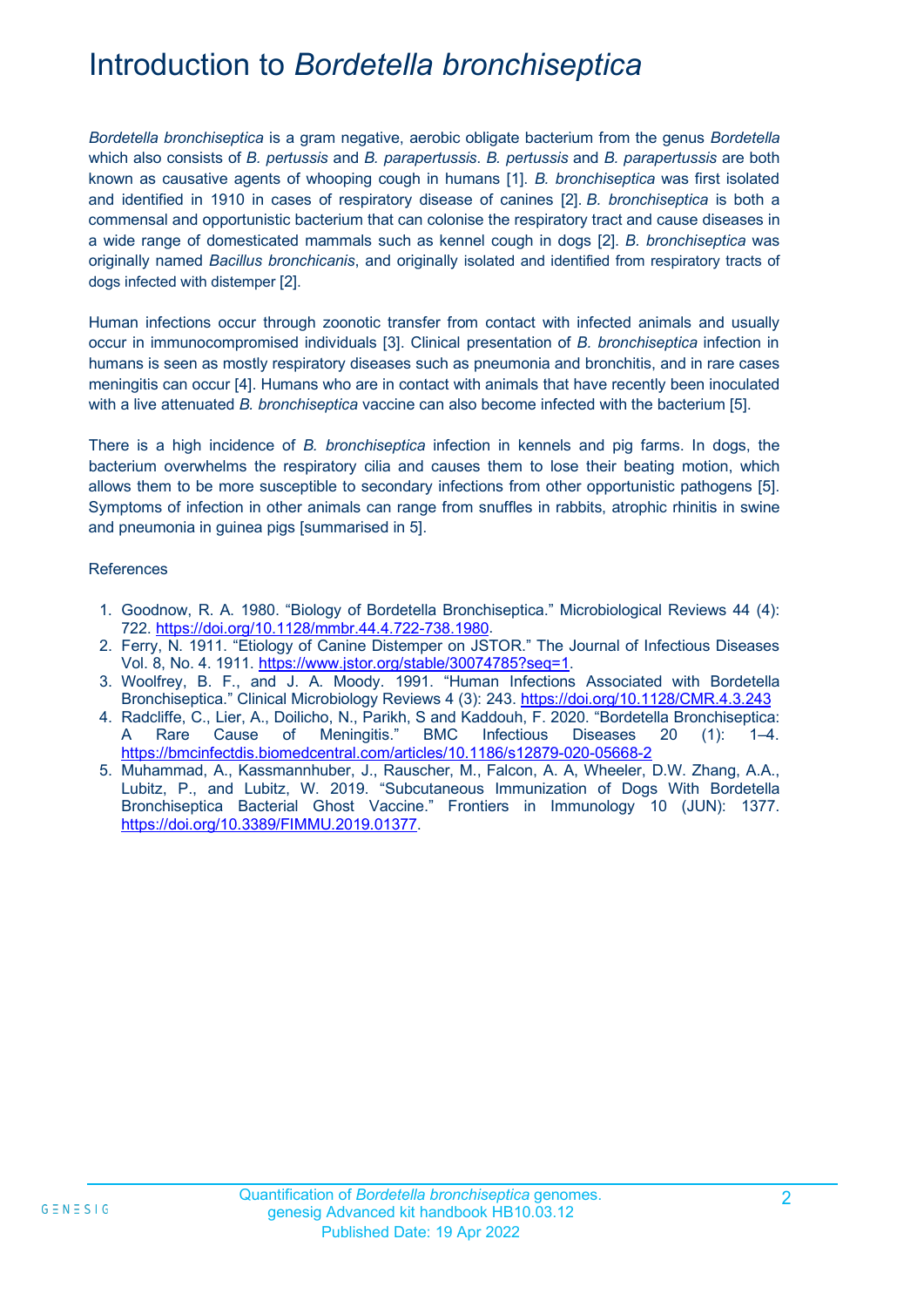# **Specificity**

The Primerdesign genesig Kit for *Bordetella bronchiseptica* (*B. bronchiseptica*) genomes are designed for the *in vitro* quantification of *B. bronchiseptica* genomes. The kit is designed to have a broad detection profile. Specificity, the primers represent 100% homology with over 95% of the NCBI database reference sequences available at the time of design.

The dynamics of genetic variation mean that new sequence information may become available after the initial design. Primerdesign periodically reviews the detection profiles of our kits and, when required, releases new versions.

If you require further information or have a specific question about the detection profile of this kit, then please send an email to [enquiry@primerdesign.co.uk a](mailto:enquiry@primerdesign.co.uk)nd our bioinformatics team will answer your question.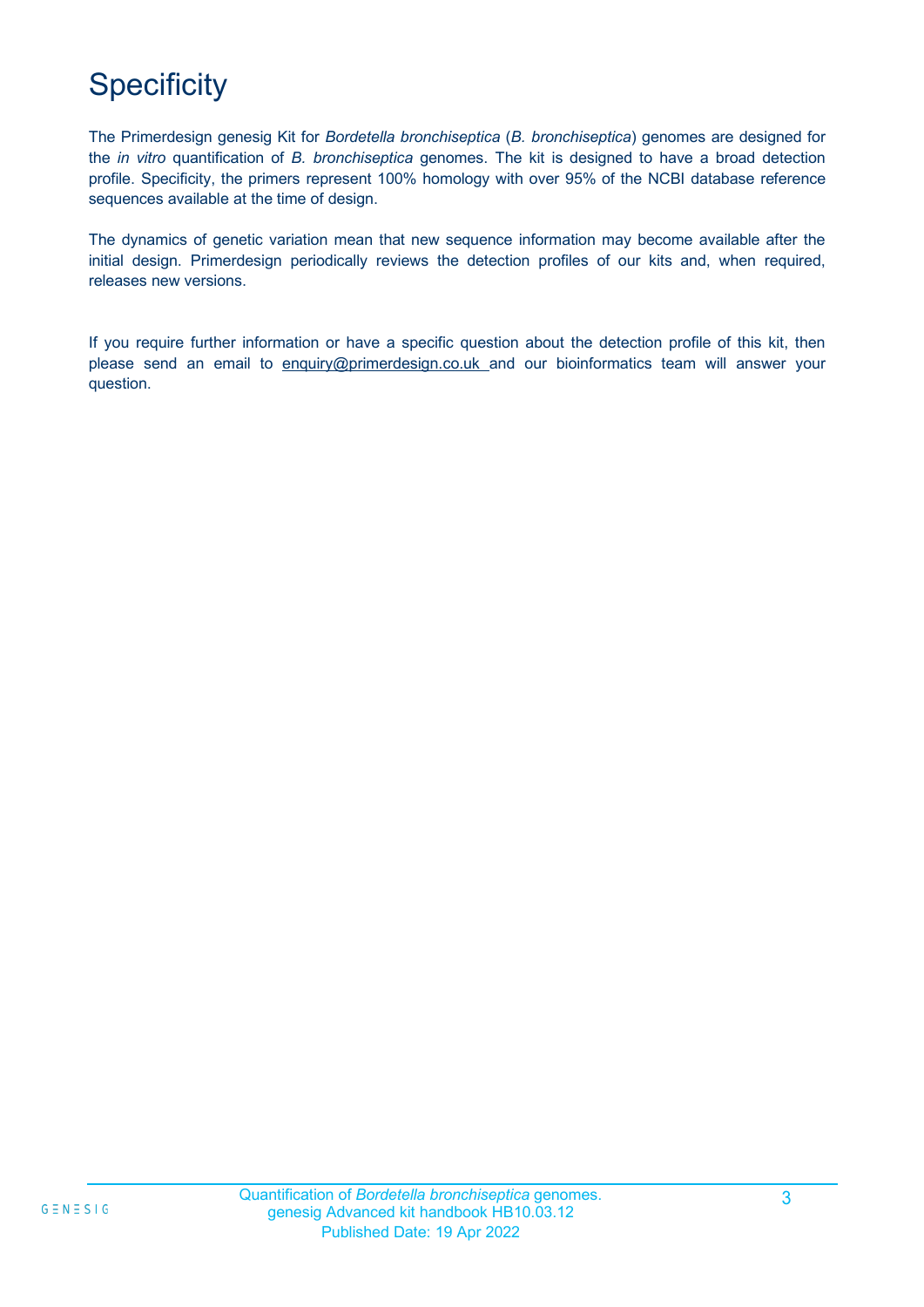## Kit contents

*B. bronchiseptica-***specific primer/probe mix (150 reactions BROWN)** FAM labelled

*B. bronchiseptica* **positive control template (for Standard curve RED)**

**Internal extraction control primer/probe mix (150 reactions BROWN)** VIC-labelled as standard

**Internal extraction control DNA (150 reactions BLUE)**

**Endogenous control primer/probe mix (150 reactions BROWN)** FAM-labelled

**RNase/DNase-free water (WHITE)** for resuspension of primer/probe mixes

**Template preparation buffer (YELLOW)**

for resuspension of internal control template, positive control template and standard curve preparation

## Reagents and equipment to be supplied by the user

#### **Real-time PCR Instrument**

#### **Extraction kit**

This kit is recommended for use with genesig Easy DNA/RNA extraction kit. However, it is designed to work well with all processes that yield high-quality RNA and DNA with minimal PCR inhibitors.

#### **oasig™ lyophilised or Precision®PLUS 2X qPCR Master Mix.**

This kit is intended for use with oasig or PrecisionPLUS 2X qPCR Master Mix.

**Pipettors and tips** 

**Vortex and centrifuge**

**Thin-walled 0.1 ml PCR reaction tubes**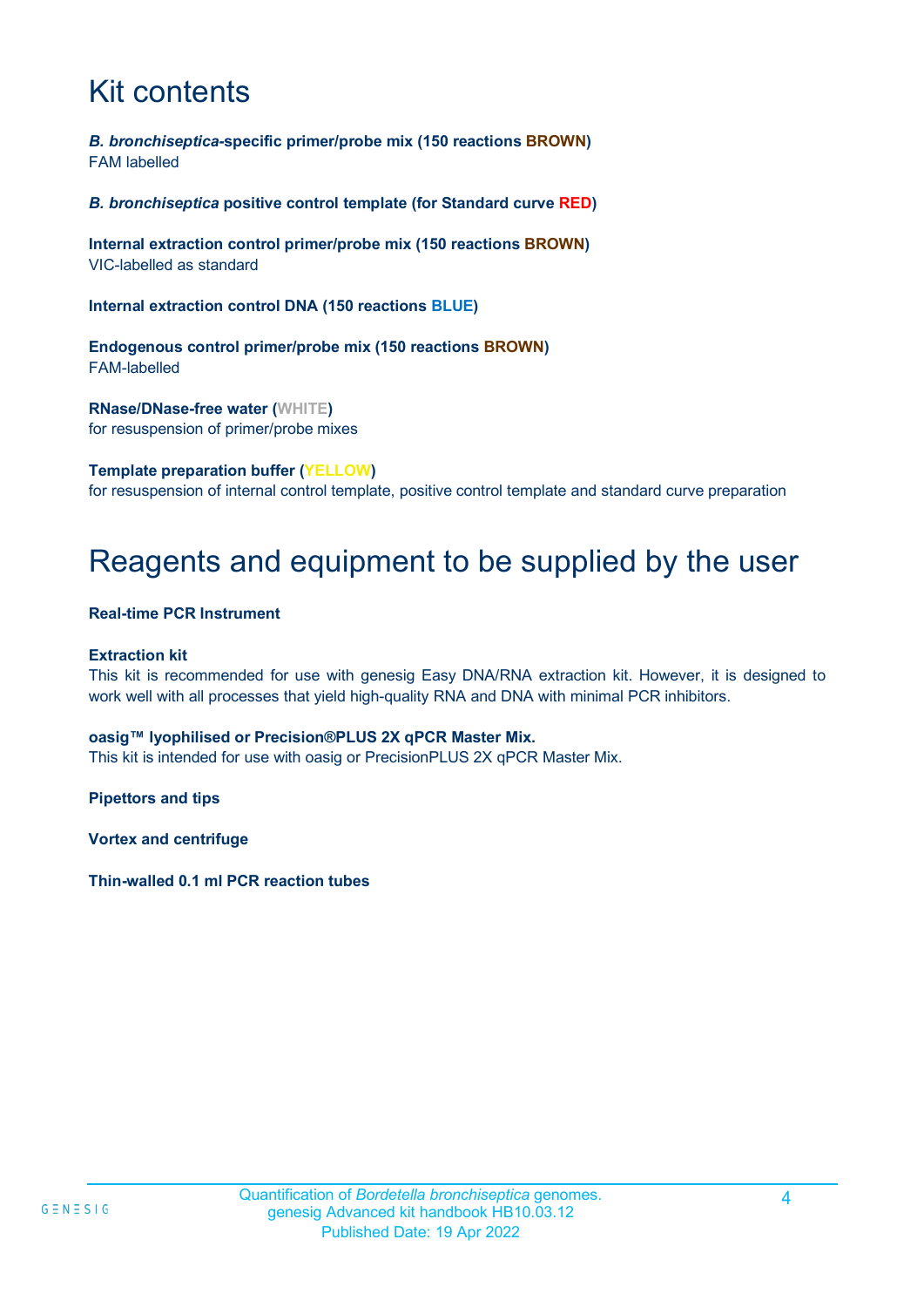### Kit storage and stability

This kit is stable at room temperature but should be stored at -20ºC on arrival. Once the lyophilised, components have been resuspended, they should not be exposed to temperatures above -20°C for longer than 30 minutes at a time and unnecessary repeated freeze/thawing should be avoided. The kit is stable for six months from the date of resuspension under these circumstances.

If a standard curve dilution series is prepared, this can be stored frozen for an extended period. If you see any degradation in this serial dilution, a fresh standard curve can be prepared from the positive control. Primerdesign does not recommend using the kit after the expiry date stated on the pack.

### Suitable sample material

All kinds of sample material suited for PCR amplification can be used. Please ensure the samples are suitable in terms of purity, concentration, and DNA integrity (n internal PCR control is supplied to test for non-specific PCR inhibitors). Always run at least one negative control with the samples. To prepare a negative control, replace the template DNA sample with RNase/DNase free water.

### Dynamic range of test

Under optimal PCR conditions, genesig *B. bronchiseptica* detection kits have very high priming efficiencies of >90% and can detect less than 100 copies of the target template.

### Notices and disclaimers

This product is developed, designed and sold for research purposes only. It is not intended for human diagnostic or drug purposes or to be administered to humans unless clearly expressed for that purpose by the Food and Drug Administration in the USA or the appropriate regulatory authorities in the country of use. During the warranty period, Primerdesign genesig detection kits allow precise and reproducible data recovery combined with excellent sensitivity. For data obtained by violation to the general GLP guidelines and the manufacturer's recommendations, the right to claim under guarantee is expired. PCR is a proprietary technology covered by several US and foreign patents. These patents are owned by Roche Molecular Systems Inc. and have been sub-licensed by PE Corporation in certain fields. Depending on your specific application, you may need a license from Roche or PE to practice PCR. Additional information on purchasing licenses to practise the PCR process may be obtained by contacting the Director of Licensing at Roche Molecular Systems, 1145 Atlantic Avenue, Alameda, CA 94501 or Applied Biosystems business group of the Applera Corporation, 850 Lincoln Centre Drive, Foster City, CA 94404. In addition, the 5' nuclease assay and other homogeneous amplification methods used in connection with the PCR process may be covered by US Patents 5,210,015 and 5,487,972, owned by Roche Molecular Systems, Inc, and by US Patent 5,538,848, owned by The Perkin-Elmer Corporation.

## **Trademarks**

Primerdesign™ is a trademark of Primerdesign Ltd. genesig® is a registered trademark of Primerdesign Ltd.

The PCR process is covered by US Patents 4,683,195, and 4,683,202 and foreign equivalents owned by Hoffmann-La Roche AG. BI, ABI PRISM® GeneAmp® and MicroAmp® are registered trademarks of the Applera Genomics (Applied Biosystems Corporation). BIOMEK® is a registered trademark of Beckman Instruments, Inc.; iCycler™ is a registered trademark of Bio-Rad Laboratories, Rotor-Gene is a trademark of Corbett Research. LightCycler™ is a registered trademark of the Idaho Technology Inc. GeneAmp®, TaqMan® and AmpliTaqGold® are registered trademarks of Roche Molecular Systems, Inc., The purchase of the Primerdesign™ reagents cannot be construed as an authorisation or implicit license to practice PCR under any patents held by Hoffmann-LaRoche Inc.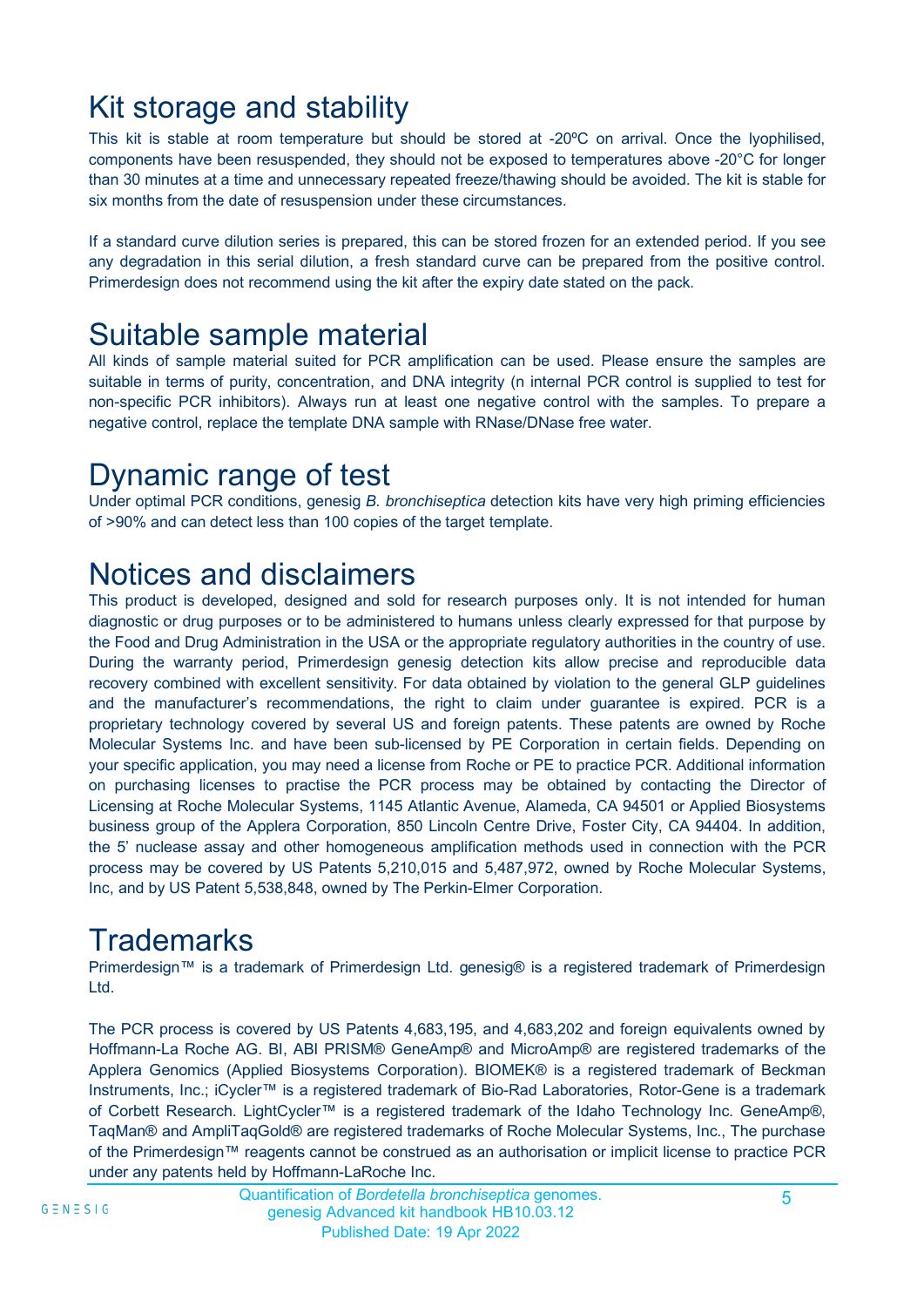## Principles of the test

#### **Real-time PCR**

A *B. bronchiseptica-*specific primer and probe mix is provided, and this can be detected through the FAM channel.

The primer and probe mix provided exploits the so-called TaqMan® principle. During PCR amplification, forward and reverse primers hybridise to the *B. bronchiseptica* DNA. A fluorogenic probe is included in the same reaction mixture, which consists of a DNA probe labeled with a 5'-dye and a 3'-quencher. During PCR amplification, the probe is cleaved, and the reporter dye and quencher are separated. The resulting increase in fluorescence can be detected on a range of qPCR platforms.

#### **Positive control**

For copy number determination and as a positive control for the PCR set-up, the kit contains a positive control template. This can be used to generate a standard curve of *B. bronchiseptica* copy number / Cq value. Alternatively, the positive control can be used at a single dilution where full quantitative analysis of the samples is not required. Each time the kit is used, at least one positive control reaction must be included in the run. A positive result indicates that the primers and probes for detecting the target *B. bronchiseptica* gene worked properly in that particular experimental scenario. If a negative result is obtained, the test results are invalid and must be repeated. Care should be taken to ensure that the positive control does not contaminate any other kit component, which would lead to false-positive results. This can be achieved by handling this component in a post-PCR environment. Care should also be taken to avoid cross-contamination of other samples when adding the positive control to the run. This can be avoided by sealing all other samples and negative controls before pipetting the positive control into the positive control well.

#### **Negative control**

To validate any positive findings, a negative control reaction should be included every time the kit is used. For this reaction, the RNase/DNase free water should be used instead of the template. A negative result indicates that the reagents have not become contaminated while setting up the run.

#### **Internal DNA extraction control**

When performing DNA extraction, it is often advantageous to have an exogenous source of DNA template that is spiked into the lysis buffer. This control DNA is then co-purified with the sample DNA and can be detected as a positive control for the extraction process. Successful co-purification and qPCR for the control DNA also indicate that PCR inhibitors are not present at a high concentration.

A separate primer and probe mix are supplied with this kit to detect the exogenous DNA using qPCR. The primers are present at PCR limiting concentrations which allows multiplexing with the target sequence primers. Amplification of the control DNA does not interfere with the detection of the *B. bronchiseptica*  target DNA even when present at a low copy number. The Internal control is detected through the VIC channel and gives a Cq value of 28+/-3.

#### **Endogenous control**

To confirm the extraction of a valid biological template, a primer and probe mix is included to detect an endogenous gene. Detection of the endogenous control is through the FAM channel, and it is NOT, therefore, possible to perform a multiplex with the *B. bronchiseptica* primers. A poor endogenous control signal may indicate that the sample did not contain sufficient biological material.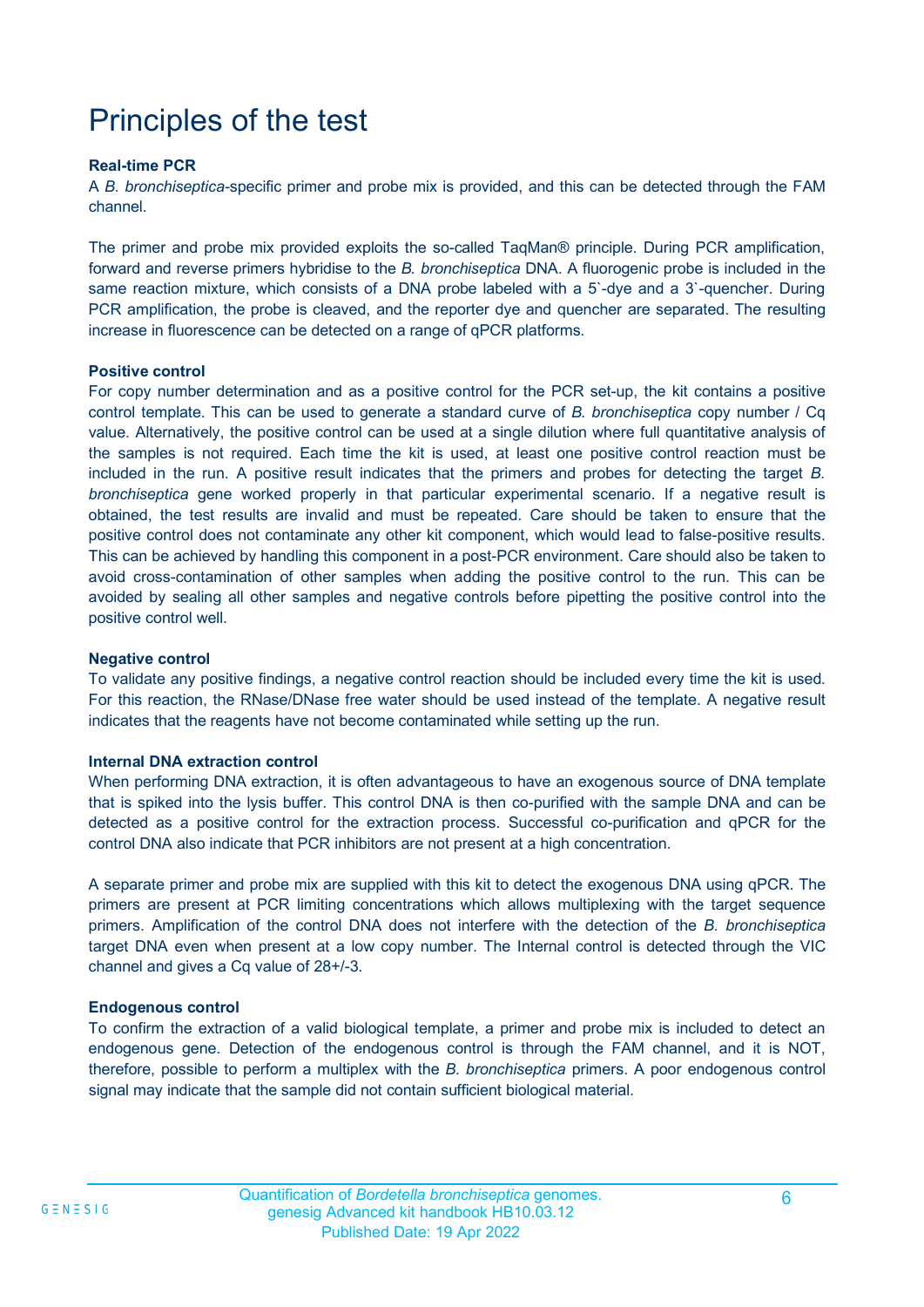### Resuspension protocol

To minimise the risk of contamination with foreign DNA, we recommend that all pipetting be performed in a PCR clean environment. Ideally, this would be a designated PCR lab or PCR cabinet. Filter tips are recommended for all pipetting steps.

#### **1. Pulse-spin each tube in a centrifuge before opening.**

This will ensure that lyophilised primer and probe mix is in the base of the tube and is not spilt upon opening the tube.

#### **2. Resuspend the primer/probe mixes in the RNase/DNase free water supplied, according to the table below:**

To ensure complete resuspension, vortex each tube thoroughly.

| Component - resuspend in water                       | <b>Volume</b> |
|------------------------------------------------------|---------------|
| B. bronchiseptica primer/probe mix (BROWN)           | $165$ ul      |
| Internal extraction control primer/probe mix (BROWN) | 165 ul        |
| Endogenous control primer/probe mix (BROWN)          | 165 ul        |

### **3. Resuspend the internal control template and positive control template in the template preparation buffer supplied, according to the table below:**

To ensure complete resuspension, vortex each tube thoroughly.

| Component - resuspend in template preparation buffer | <b>Volume</b> |
|------------------------------------------------------|---------------|
| Internal extraction control DNA (BLUE)               | 600 ul        |
| B. bronchiseptica Positive Control Template (RED) *  | 500 ul        |

\* This component contains high copy number template and is a VERY significant contamination risk. It must be opened and handled in a separate laboratory environment, away from the other components.

### DNA extraction

The internal extraction control DNA can be added either to the DNA lysis/extraction buffer or to the DNA sample once it has been resuspended in lysis buffer.

DO NOT add the internal extraction control DNA directly to the unprocessed biological sample as this will lead to degradation and a loss in signal.

- **1. Add 4 µl of the Internal extraction control DNA (BLUE) to each sample in DNA lysis/extraction buffer per sample.**
- **2. Complete DNA extraction according to the manufacturer's protocols.**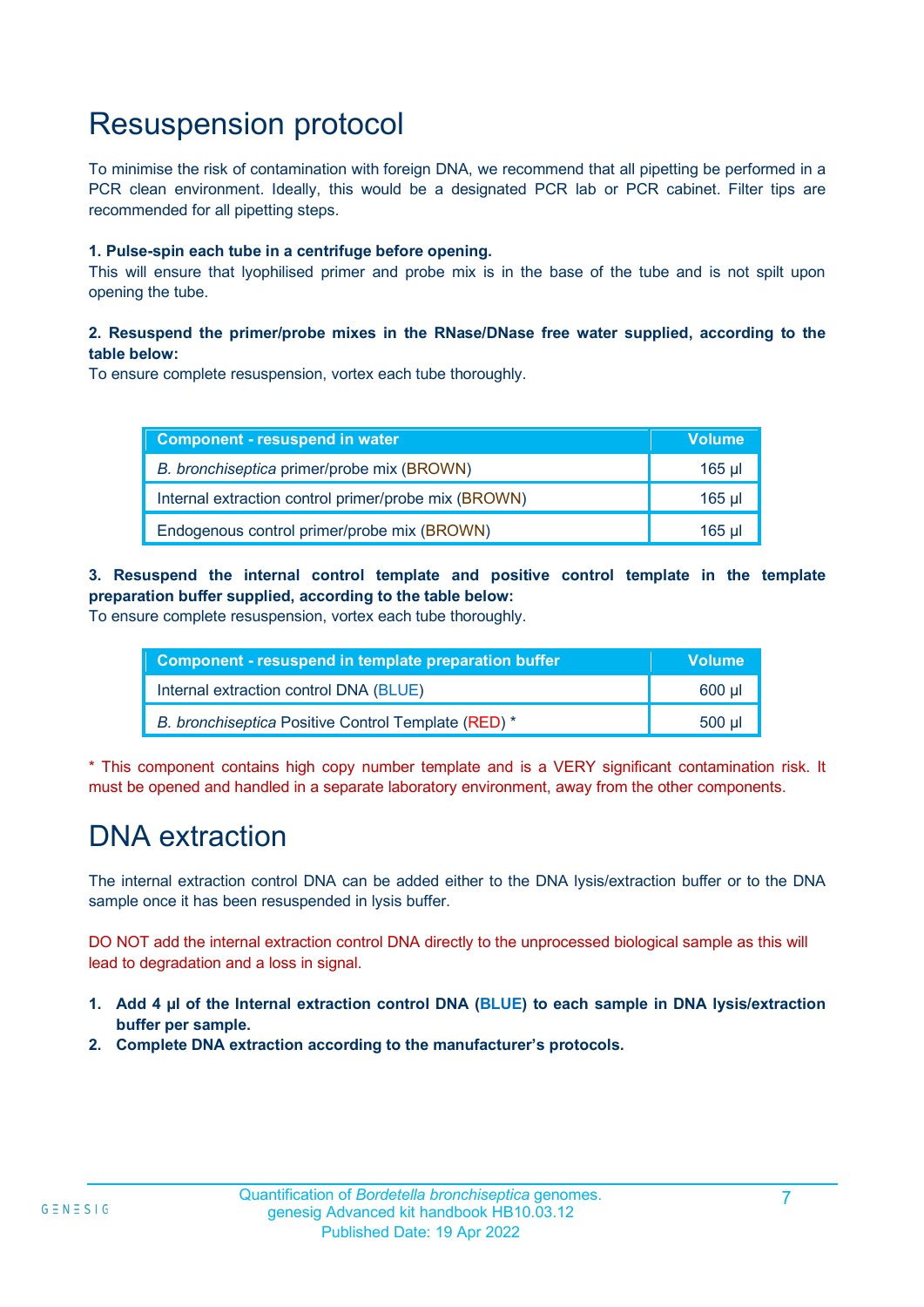# qPCR detection protocol

#### **1. For each DNA sample, prepare a reaction mix according to the table below:**

Include sufficient reactions for positive and negative controls.

| <b>Component</b>                                     | <b>Volume</b> |
|------------------------------------------------------|---------------|
| oasig or PrecisionPLUS 2X qPCR Master Mix            | 10 µl         |
| B. bronchiseptica primer/probe mix (BROWN)           | 1 µl          |
| Internal extraction control primer/probe mix (BROWN) | 1 µl          |
| RNase/DNase-free water (WHITE)                       | 3 µl          |
| <b>Final Volume</b>                                  | 15 ul         |

**2. For each DNA sample, prepare an endogenous control reaction according to the table below (Optional):**

**This control reaction will provide useful information regarding the quality of the biological sample.**

| <b>Component</b>                            | <b>Volume</b> |
|---------------------------------------------|---------------|
| oasig or PrecisionPLUS 2X qPCR Master Mix   | 10 µl         |
| Endogenous control primer/probe mix (BROWN) | 1 µl          |
| RNase/DNase free water (WHITE)              | 4 µl          |
| <b>Final Volume</b>                         | 15 ul         |

- **3. Pipette 15 µl of each mix into individual wells according to your qPCR experimental plate setup.**
- **4. Prepare sample DNA templates for each of your samples.**
- **5. Pipette 5 µl of DNA template into each well, according to your experimental plate set-up.**

For negative control wells, use 5µl of RNase/DNase free water. The final volume in each well is 20 µl.

**6. If a standard curve is included for quantitative analysis, prepare a reaction mix according to the table below:**

| <b>Component</b>                           | <b>Volume</b> |
|--------------------------------------------|---------------|
| oasig or PrecisionPLUS 2X qPCR Master Mix  | 10 µl         |
| B. bronchiseptica primer/probe mix (BROWN) | 1 µl          |
| RNase/DNase-free water (WHITE)             | 4 µl          |
| <b>Final Volume</b>                        | <b>15 ul</b>  |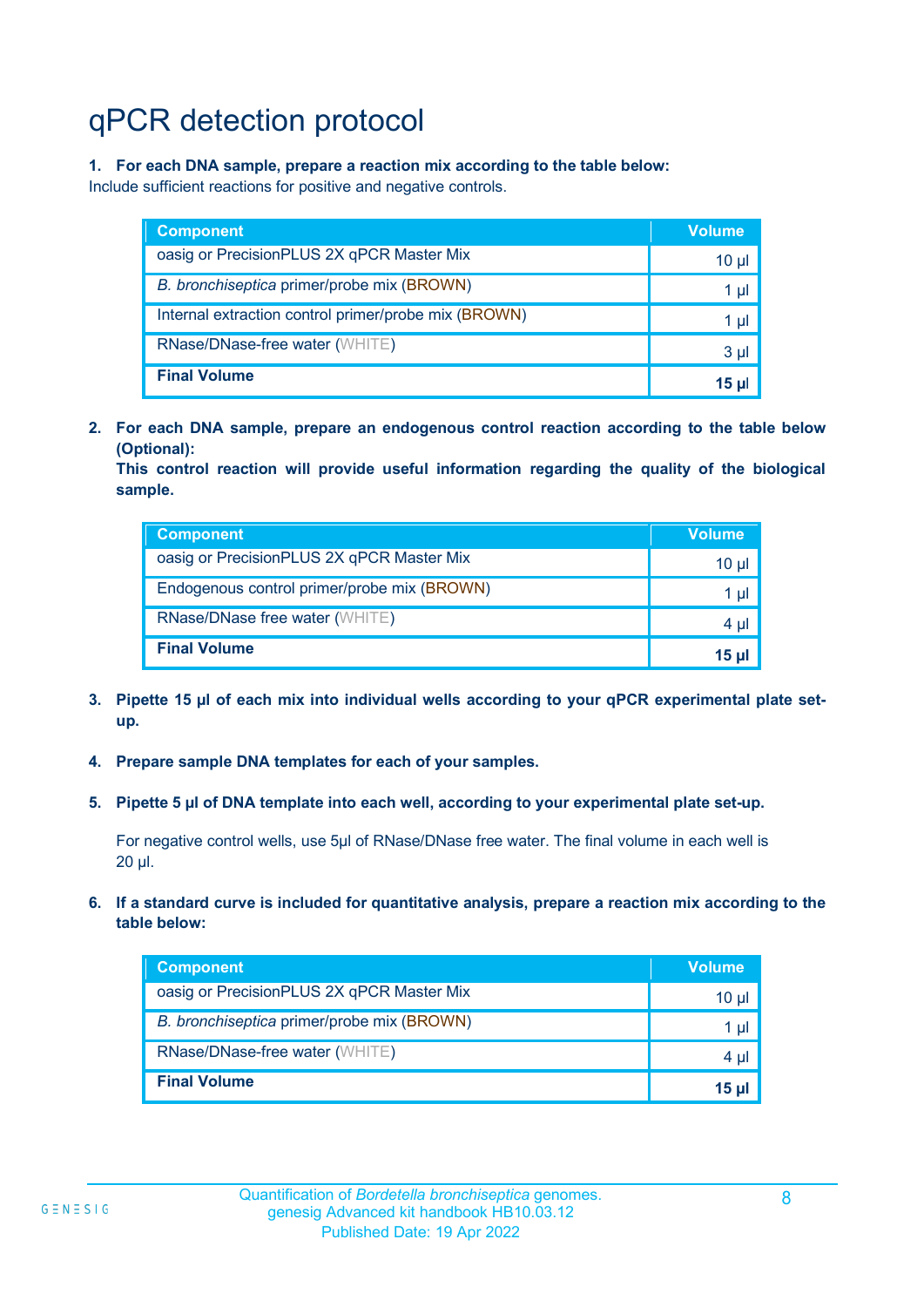#### **7. Preparation of standard curve dilution series.**

a) Pipette 90 µl of template preparation buffer into 5 tubes and label 2-6

- b) Pipette 10 µl of Positive Control Template (RED) into tube 2
- c)Vortex thoroughly
- d) Change pipette tip and pipette 10 µl from tube 2 into tube 3
- e) Vortex thoroughly

Repeat steps d) and e) to complete the dilution series

| <b>Standard Curve</b>         | <b>Copy Number</b>     |
|-------------------------------|------------------------|
| Tube 1 Positive control (RED) | $2 \times 10^5$ per µl |
| Tube 2                        | $2 \times 10^4$ per µl |
| Tube 3                        | $2 \times 10^3$ per µl |
| Tube 4                        | $2 \times 10^2$ per µl |
| Tube 5                        | 20 per µl              |
| Tube <sub>6</sub>             | 2 per µl               |

**8. Pipette 5 µl of the standard template into each well for the standard curve according to your experimental plate set-up.**

The final volume in each well is 20 µl.

### qPCR amplification protocol

Amplification conditions using oasig or PrecisionPLUS 2X qPCR Master Mix.

|                    | <b>Step</b>       | <b>Time</b>     | <b>Temp</b>    |
|--------------------|-------------------|-----------------|----------------|
|                    | Enzyme activation | 2 min           | $95^{\circ}$ C |
| <b>Cycling x50</b> | Denaturation      | 10 <sub>s</sub> | $95^{\circ}$ C |
|                    | DATA COLLECTION * | 60 s            | $60^{\circ}$ C |

\* Fluorogenic data should be collected during this step through the FAM and VIC channels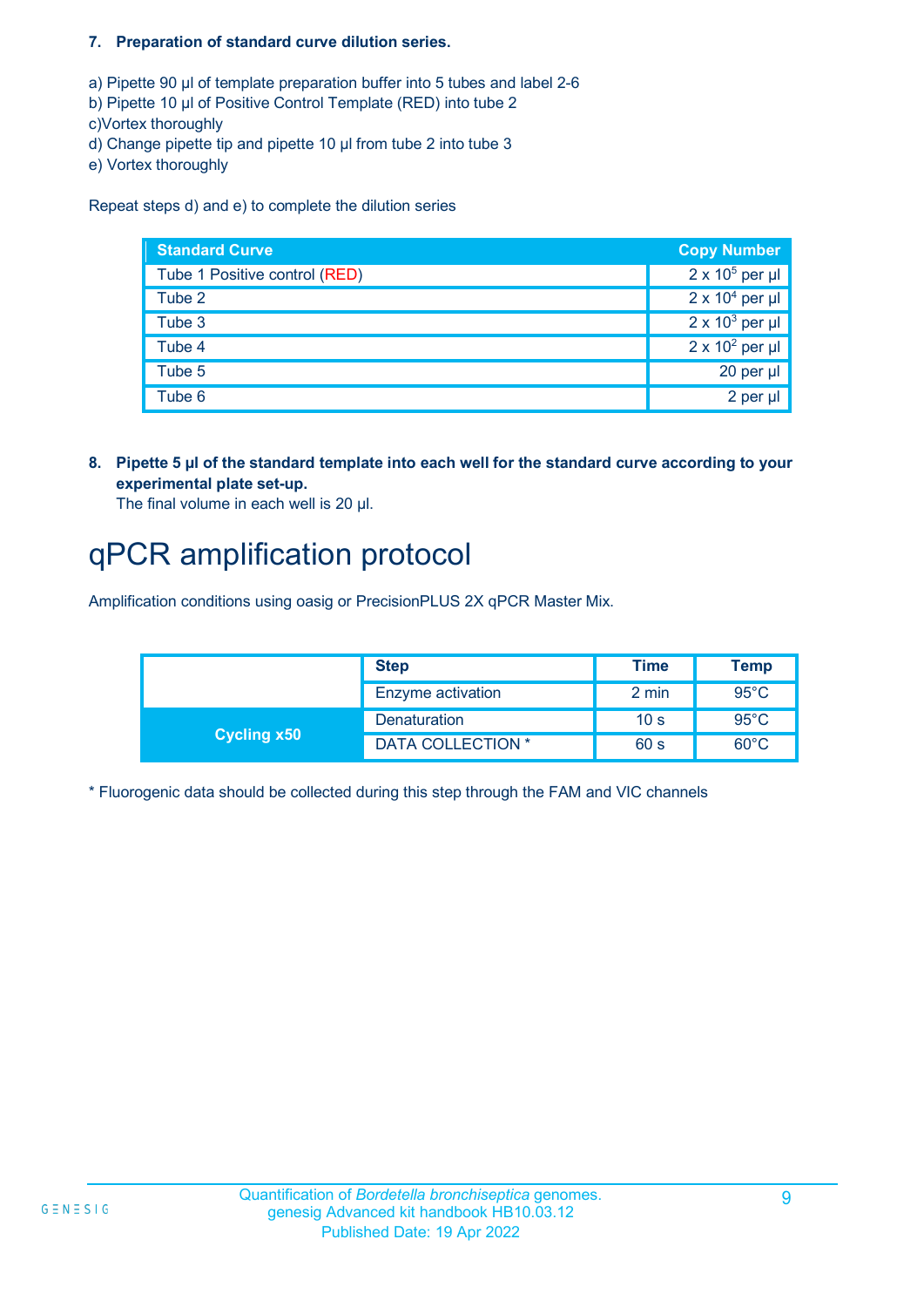### Interpretation of results

| <b>Target</b><br>(FAM) | <b>Internal</b><br>control<br>(NIC) | <b>Positive</b><br>control | <b>Negative</b><br>control | <b>Interpretation</b>                                                                                    |
|------------------------|-------------------------------------|----------------------------|----------------------------|----------------------------------------------------------------------------------------------------------|
| $\leq 30$              | $+$ / -                             |                            |                            | POSITIVE QUANTITATIVE RESULT<br>calculate copy number                                                    |
| $> 30$                 |                                     |                            |                            | POSITIVE QUANTITATIVE RESULT<br>calculate copy number                                                    |
| > 30                   |                                     |                            |                            | POSITIVE QUALITATIVE RESULT<br>Do not report copy number as this may<br>be due to poor sample extraction |
|                        |                                     |                            |                            | <b>NEGATIVE RESULT</b>                                                                                   |
|                        |                                     |                            |                            |                                                                                                          |
| $+$ / -                | $+ 1 -$                             |                            | $\leq 35$                  | <b>EXPERIMENT FAILED</b><br>due to test contamination                                                    |
| $+$ / $-$              | $+ 1 -$                             | ╋                          | $> 35$                     | $\star$                                                                                                  |
|                        |                                     | ╋                          |                            | <b>SAMPLE PREPARATION FAILED</b>                                                                         |
|                        |                                     |                            |                            | <b>EXPERIMENT FAILED</b>                                                                                 |

The Positive control template (RED) is expected to amplify between Cq 16 and 23. Failure to satisfy this quality control criterion is a strong indication that the experiment has been compromised.

\*Where the test sample is positive, and the negative control is positive with a Cq > 35, the sample must be reinterpreted based on the relative signal strength of the two results:



If the sample amplifies  $> 5$  Cq earlier than the negative control, then the sample should be reinterpreted (via the table above) with the negative control verified as negative.



If the sample amplifies < 5 Cq earlier than the negative control, then the positive sample result is invalidated, and the result should be determined inconclusive due to test contamination. The test for this sample should be repeated.